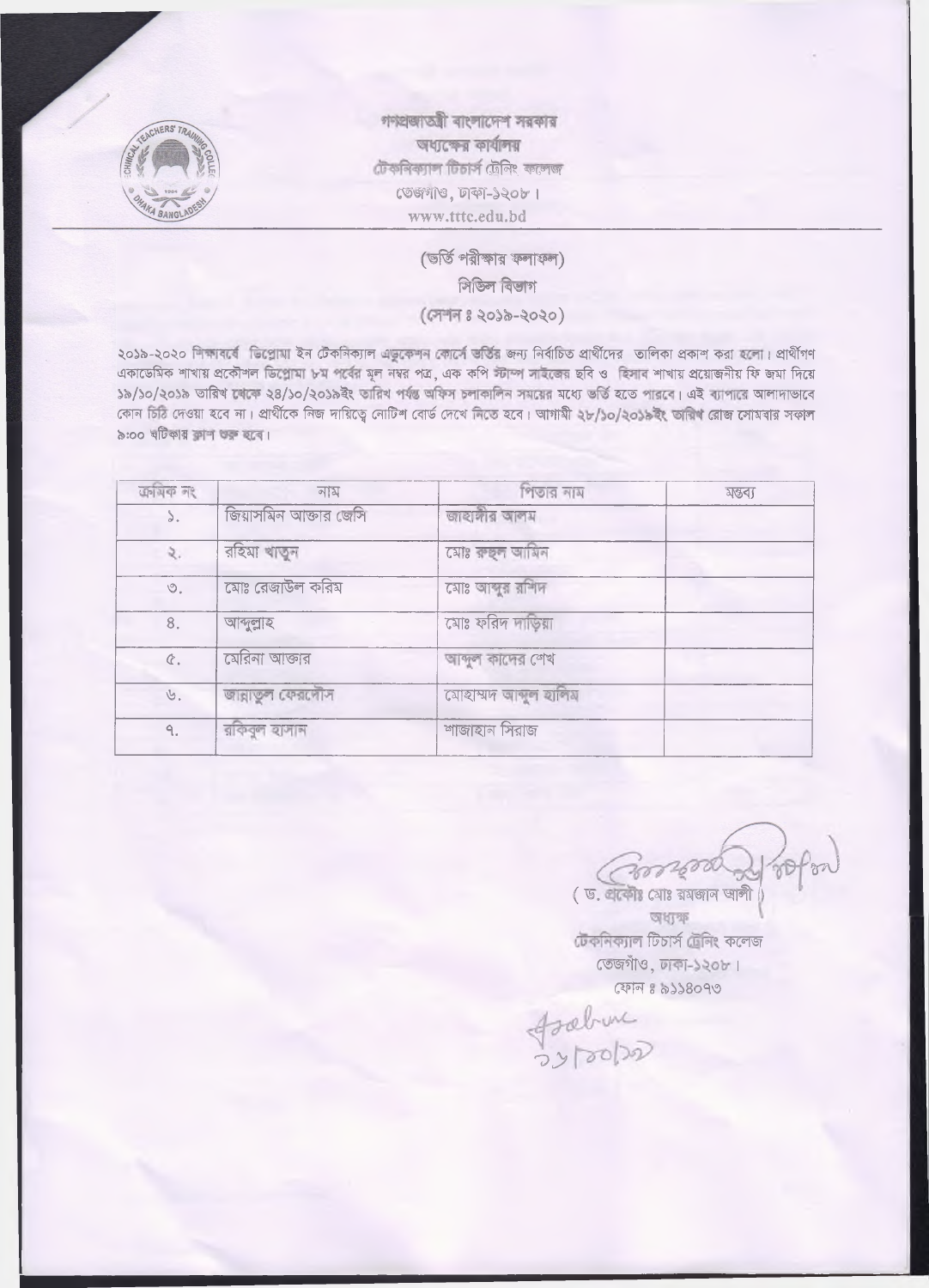

গণপ্ৰজাতন্ত্ৰী বাংলাদেশ সরকার অধ্যক্ষের কার্যালয় টেকনিক্যাল টিচাৰ্স টেনিং কলেজ তেজগাও, ঢাকা-১২০৮। www.tttc.edu.bd

## (ভৰ্তি পরীক্ষার ফলাফল) ইলেকট্ৰিক্যাল এড ইলেকট্ৰনিক্স বিভাগ (সেন্স ঃ ২০১৯-২০২০)

২০১৯-২০২০ শিক্ষাবর্ষে ডিপ্লোমা ইন টেকনিক্যাল এডুকেশন কোর্সে ভর্তির জন্য নির্বাচিত প্রার্থীদের তালিকা প্রকাশ করা হলো। প্রার্থীগণ একাডেমিক শাখায় প্রকৌশল ডিপ্রোমা ৮ম পর্বের মূল নম্বর পত্র এবং ১ (এক) কপি স্টাম্প সাইজের ছবি ও হিসাব শাখায় প্রয়োজনীয় ফি জমা দিয়ে ১৯/১০/২০১৯ তারিশ থেকে ২৪/১০/২০১৯ইং তারিখ পর্যন্ত অফিস চলাকালিন সময়ের মধ্যে ভর্তি হতে পারবে। এই ব্যাপারে আলাদাভাবে কোন চিঠি দেওয়া হবে না। প্রার্থীকে নিজ দায়িত্বে নোটিশ বোর্ড দেশে নিতে হবে। আগামী ২৮/১০/২০১৯ইং তারিখ রোজ সোমবার সকাল ৯:০০ ঘটিকার ক্লাশ ওরু হবে।

| कार्यक न१        | নাম                        | পিতার লাম                | <b>AGER</b> |
|------------------|----------------------------|--------------------------|-------------|
| $\mathcal{L}$    | সাবিনা ইয়াসমিন            | ইসাহক আলী                |             |
| 2.               | লাবনী আক্তার               | মোঃ মোশারফ হোসেন         |             |
| $\circledcirc$ . | মোঃ আব্দুল্লাহ্ আল-রাশীদ   | মোঃ আখতার হোসেন তালুকদার |             |
| 8.               | কাজী সানজিদা ইয়াছমিন মুমু | কাজী সাহাব উদ্দিন        |             |
| $\mathcal{C}$ .  | আতিকুর রহমান               | আহ্মাদুর রহমান           |             |
| $U$ .            | মোঃ মোরশেদ আলম             | মোঃ আজিজুল ইসলাম         |             |
| ٩.               | মোঃ সাইফুল ইসলাম           | মোঃ আবুল হোসেন           |             |
| ${\tt b}$ .      | নাহিদা আক্তার              | আজিজুর রহমান             |             |
| s.               | মোঃ নাসির উদ্দিন           | মোঃ আন্দুর রশিদ মুধা     |             |
| 50.              | মোঃ রশিদুল ইসলাম           | মোঃ রিয়াজুল ইসলাম       |             |
| 33.              | মোঃ নজরুল ইসলাম            | মোঃ হানিফা               |             |
|                  |                            |                          |             |

Coronordo ( ড. একৌঃ মোঃ রমজান আলী)

অধ্যক্ষ টেকনিক্যাল টিচাৰ্স ট্ৰেনিং কলেজ তেজগাঁও, ঢাকা-১২০৮। ফোন ঃ ৯১১৪০৭৩

foulune